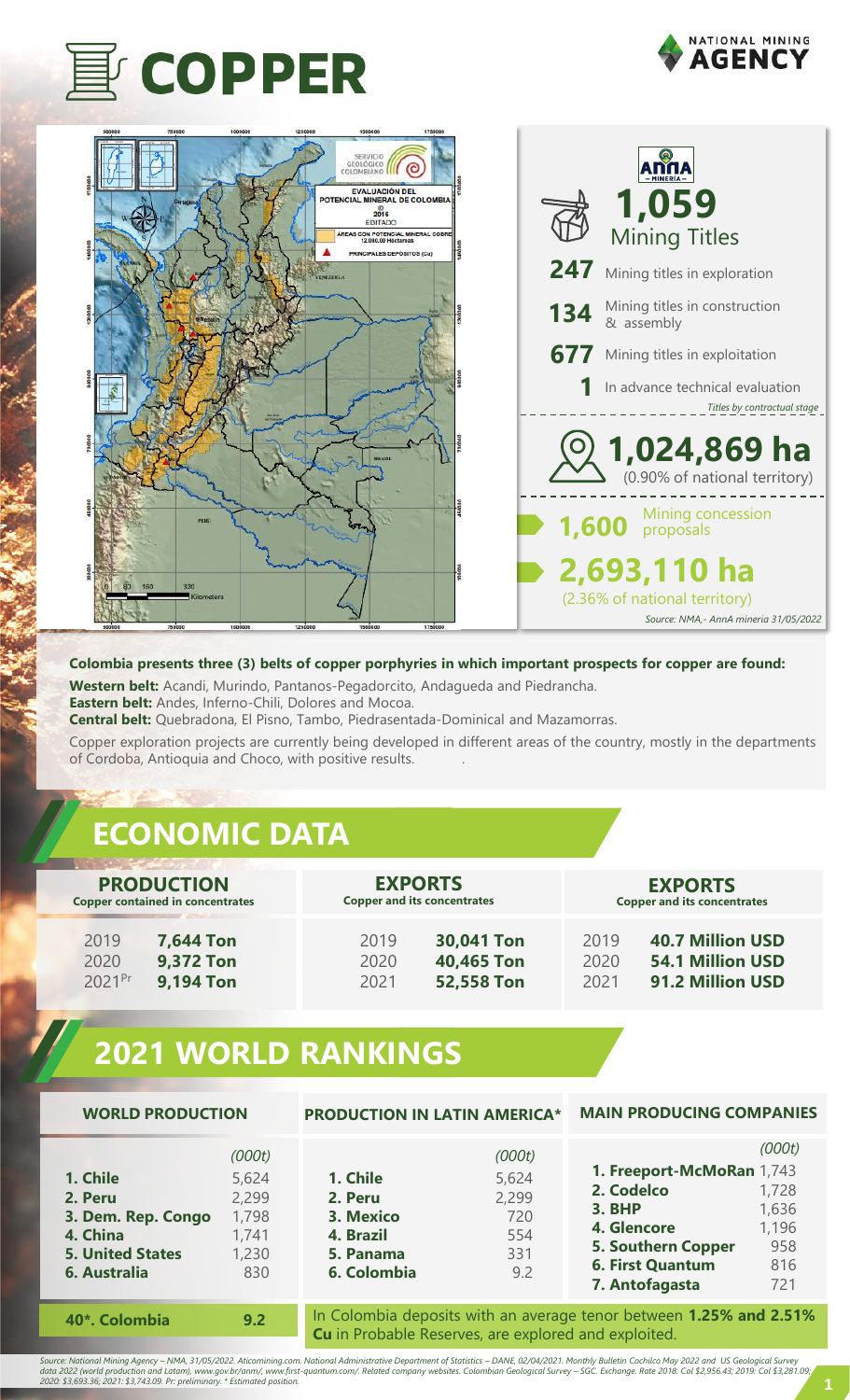

# **ECONOMIC DATA**



### **Average price in the last 6 years USD/mt**

**Average price in the last 6 months USD/mt**

![](_page_1_Figure_5.jpeg)